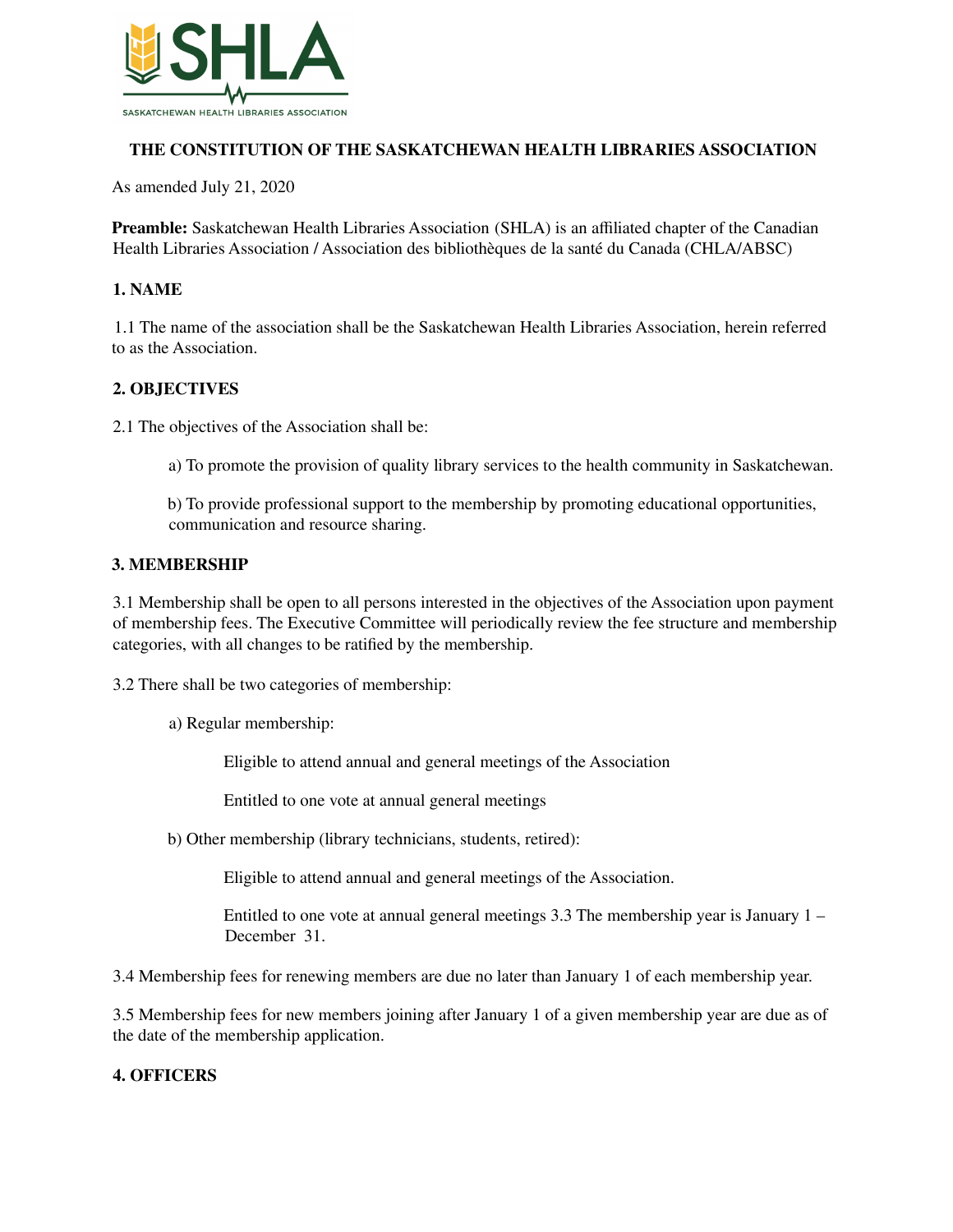

4.1 Business of the Association shall be conducted and managed by an Executive Committee consisting of the following:

- a) President
- b) President-Elect
- c) Secretary-Treasurer
- d) Past-President

4.2 The Executive Committee shall be elected from amongst the members who are also members of the Canadian Health Libraries Association (CHLA/ABSC) to ensure the annual renewal of the Association's Chapter status with CHLA/ABSC.

4.3 The President-Elect and the Secretary-Treasurer shall be elected for a one-year term at the Annual General Meeting and shall assume their respective offices following their respective elections.

4.4 Following the election of his or her successor, the outgoing President-Elect shall assume the duties of the Presidency for a one-year term.

4.5 The Past-President shall not be eligible to stand for President-Elect until one year has expired from the completion of the term of office.

4.6 If a vacancy occurs on the Executive Committee, the Executive Committee shall invite an eligible member in good standing to serve out the elected term of office, except in the case of the President-Elect, for which vacancy an election shall be held within 60 days.

4.7 No Officer shall be eligible for re-election to the same office for more than two consecutive terms.

4.8 The Continuing Education Coordinator and the Web Manager will be appointed by the Executive Committee at the Annual General Meeting for a 1-year term, upon approval of the membership, with the possibility of renewal.

4.9 Officers may be removed from their position for just cause after due process and by an affirmative vote of two-thirds of the Executive Committee.

#### **5. DUTIES OF OFFICERS**

#### **5.1 DUTIES OF THE PRESIDENT**

a) Chair all meetings of the Association and of its Executive Committee;

b) Hold signing power with the Secretary-Treasurer in the disbursement of the Association's funds;

c) Attend meetings and liaise with CHLA/ABSC on behalf of the Association;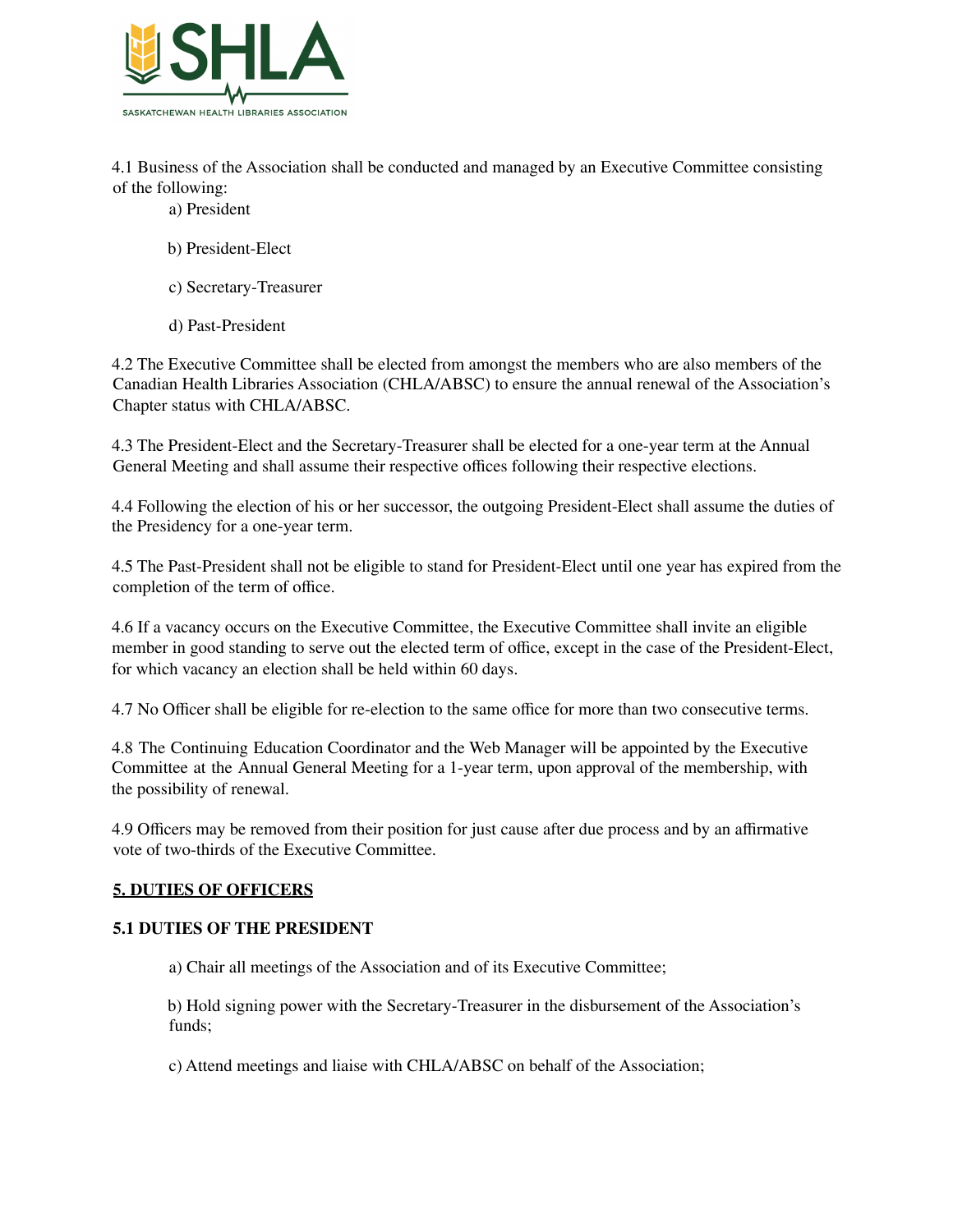

d) Prepare and submit the Association's annual report as required by CHLA/ABSC;

e) Serve as ex-officio member of all committees.

# **5.2 DUTIES OF THE PRESIDENT-ELECT**

a) Act in absence of the President;

b) Assist the President in all administrative duties;

c) Work in collaboration with the CE Coordinator in arranging for speakers for Association meetings;

d) Coordinate Association meetings (e.g. book rooms, refreshments, etc.);

e) Assume presidential responsibilities should the office of the President be vacated before the Annual General Meeting.

### **5.3 DUTIES OF THE SECRETARY-TREASURER**

a) Record and distribute the minutes of all meetings;

b) Have custody of all official correspondence and ensure the safe and complete record-keeping of the Association;

- c) Prepare and distribute the ballots for the annual election of Officers;
- d) Maintain a current registry of all members;
- e) Administer all funds of the Association;
- f) Hold signing power with the President in the disbursement of the Association's funds; g)

Present annual statement of accounts based on the Association's fiscal year of June 1-May 31. **5.5**

# **DUTIES OF THE PAST-PRESIDENT**

- a) Assist with the Association's record-keeping and archiving;
- b) Oversee the Constitutional Review process when required;
- c) Serve as the Parliamentarian for official meetings;
- d) Coordinate the maintenance of the SHLA Handbook;
- e) Oversee the Executive Committee nomination and voting process.

# **6.0 DUTIES OF NON-VOTING APPOINTED OFFICERS**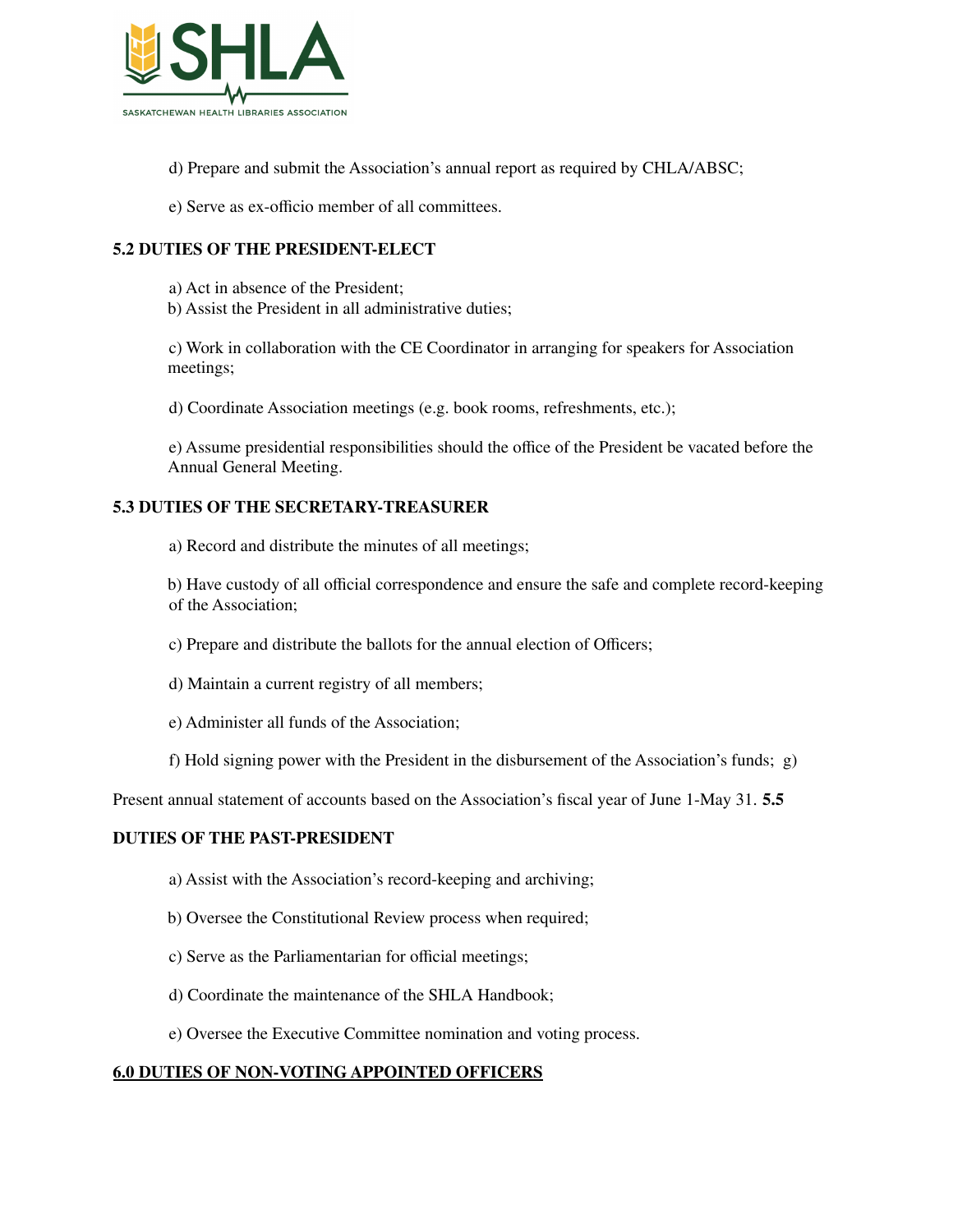

# **6.1 DUTIES OF THE CONTINUING EDUCATION COORDINATOR**

a) Plan educational/professional development activities in support of the

membership; b) Administer the SHLA Journal Club;

### **6.2 DUTIES OF THE WEB MANAGER**

a) Maintain the Association's website;

b) Liaise with the CHLA/ABSC webmaster;

### **7. MEETINGS**

7.1 The Annual General Meeting of the Association shall be held in the spring of each year on a date and location set by the Executive Committee. A semi-annual meeting will be held in the fall of each year on a date and location set by the Executive Committee.

7.2 A quorum will be 1/4 of the paid members of the Association and will include at least two members of the Executive Committee.

7.3 Members who are unable to attend meetings in person may do so via technology, if

available.

7.4 Non-members are eligible to attend meetings but do not have voting privileges.

# **8. COMMITTEES**

8.1 The Executive Committee shall establish sub-committees, as required. Sub-committees will be comprised of Association members in good standing.

8.2 All sub-committees shall terminate at the end of the membership year unless otherwise stated by the Executive Committee.

#### **9. DECISION-MAKING AND VOTING**

9.1 Any motion tabled at a meeting of the Association members or distributed by e-mail shall be decided by majority vote.

9.2 Each voting member is entitled to one vote.

9.3 The Chair presiding shall cast the deciding vote in the case of a tie.

#### **10. ELECTIONS**

*The procedure of the election of officers shall be as follows:*